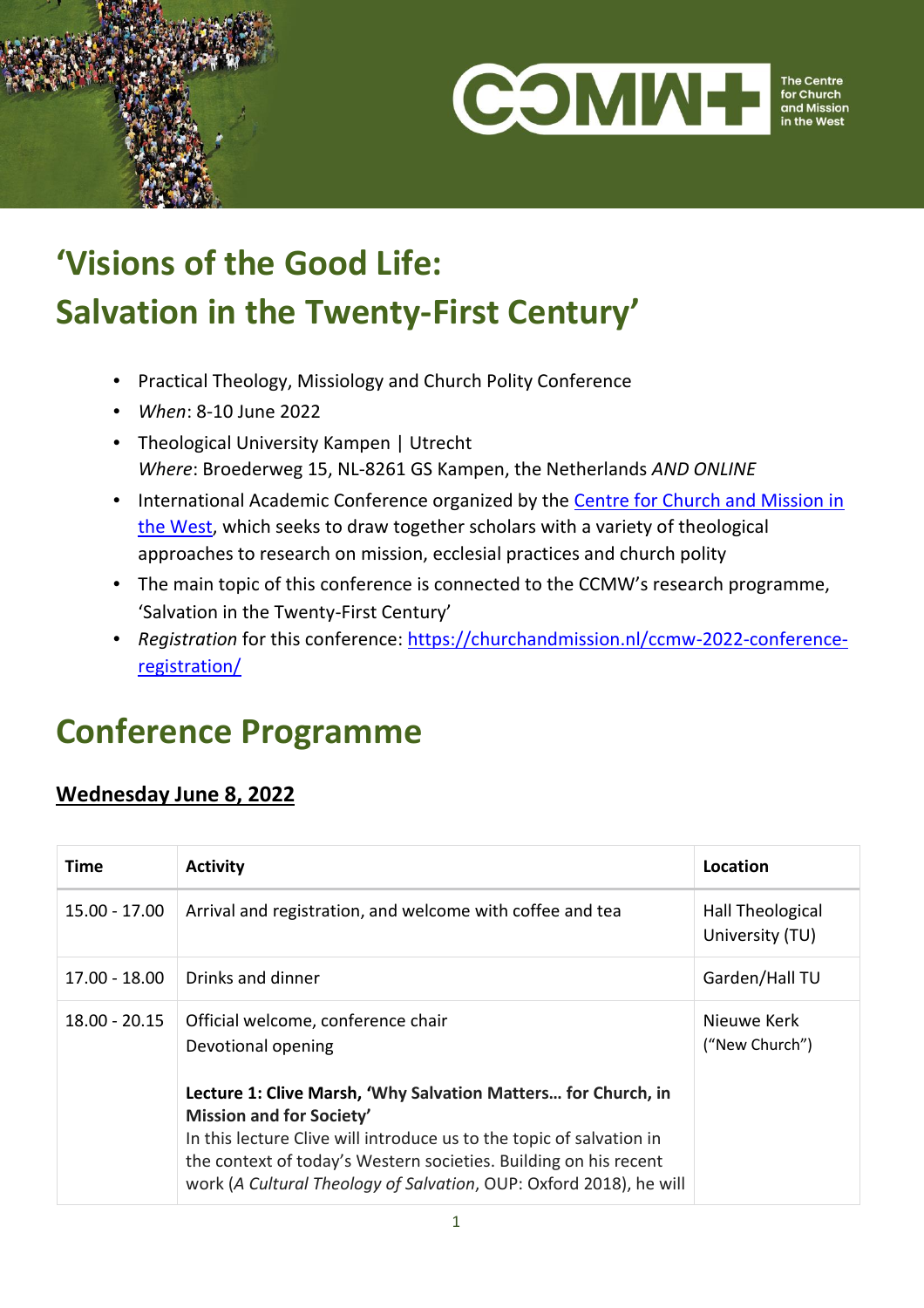|                 | explore cultural repertoires of salvation and their significance for<br>theology, the potential relationships between soteriological views<br>and missional practices, and the importance of thinking through<br>our ideas of salvation for the vitality of missiology and practical<br>theology.<br>Response<br>Questions/Conversation with all participants<br>$\bullet$<br>Closure of the day |                |
|-----------------|--------------------------------------------------------------------------------------------------------------------------------------------------------------------------------------------------------------------------------------------------------------------------------------------------------------------------------------------------------------------------------------------------|----------------|
| $20.15 - 21.00$ | <b>Drinks</b>                                                                                                                                                                                                                                                                                                                                                                                    | Hall/Garden TU |

## **Thursday June 9, 2022**

| <b>Time</b>     | <b>Activity</b>                                                                                                                                                                                                                                                                                                                                                                                                                                                                                                                                                                                                                                                                                                                            | Location       |
|-----------------|--------------------------------------------------------------------------------------------------------------------------------------------------------------------------------------------------------------------------------------------------------------------------------------------------------------------------------------------------------------------------------------------------------------------------------------------------------------------------------------------------------------------------------------------------------------------------------------------------------------------------------------------------------------------------------------------------------------------------------------------|----------------|
| $08.45 - 09.15$ | Coffee and tea                                                                                                                                                                                                                                                                                                                                                                                                                                                                                                                                                                                                                                                                                                                             | <b>Hall TU</b> |
| $09.15 - 10.45$ | Lecture 2: Cathy Ross & James Butler, "Who then can be<br>saved?" Perspectives on a lived theology of salvation among<br>Fresh Expressions in the UK'<br>Together with her colleague James Butler, Cathy will discuss<br>operant views of salvation in fresh expressions in the UK. What<br>do these initiatives want to achieve in terms of salvation and/or<br>soteriology? Which views of salvation and the good life inspire<br>them, implicitly or explicitly? How can we reflect on this as from a<br>theological point of view? This is an important topic, especially in<br>the light of recent criticisms of fresh expressions both in the UK<br>and the Netherlands.<br>Response<br>Questions/Conversation with all participants | Nieuwe Kerk    |
| $10.45 - 11.15$ | Coffee and tea to go, heading towards seminars/short paper<br>sessions                                                                                                                                                                                                                                                                                                                                                                                                                                                                                                                                                                                                                                                                     |                |
| $11.15 - 12.15$ | <b>Seminars/short paper sessions 1</b> (each session is moderated by<br>someone who is responsible for every session in that particular<br>classroom)                                                                                                                                                                                                                                                                                                                                                                                                                                                                                                                                                                                      | Classrooms TU  |
| $12.15 - 13.15$ | Lunch                                                                                                                                                                                                                                                                                                                                                                                                                                                                                                                                                                                                                                                                                                                                      | Garden/Hall TU |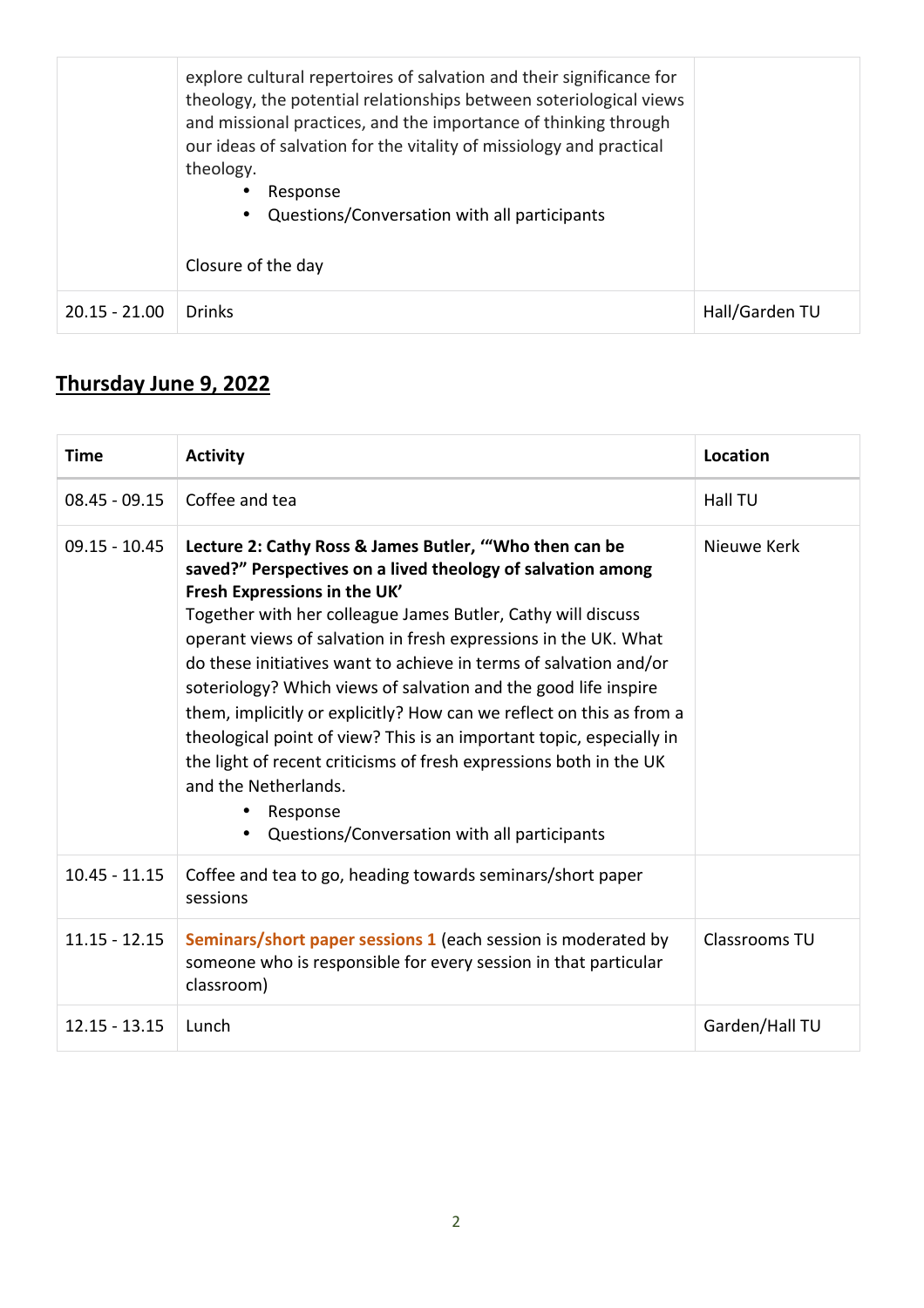| $13.15 - 14.45$ | Lecture 3: Harvey Kwiyani, 'Europe's New Evangelists: Exploring<br>African Pentecostal Soteriologies in a Post-Christian World'<br>In his lecture, Harvey will introduce us to the implicit and explicit<br>views of salvation among African Pentecostals, particularly the<br>African Diaspora in the West. Many of these Christians have come<br>to Europe with an explicit purpose: to reconvert the continent.<br>What does that imply in terms of soteriology? He will explore<br>issues such as the 'evangelisthood of all believers', the interaction<br>of various soteriologies that animate missional practices in<br>Europe, such as African Pentecostalism in relation to (British)<br>evangelicalism.<br>Response<br>Questions/Conversation with all participants | Nieuwe Kerk    |
|-----------------|--------------------------------------------------------------------------------------------------------------------------------------------------------------------------------------------------------------------------------------------------------------------------------------------------------------------------------------------------------------------------------------------------------------------------------------------------------------------------------------------------------------------------------------------------------------------------------------------------------------------------------------------------------------------------------------------------------------------------------------------------------------------------------|----------------|
| $14.45 - 15.15$ | Coffee and tea to go, heading towards seminars/short paper<br>sessions                                                                                                                                                                                                                                                                                                                                                                                                                                                                                                                                                                                                                                                                                                         |                |
| $15.15 - 16.15$ | <b>Seminars/short paper sessions 2</b>                                                                                                                                                                                                                                                                                                                                                                                                                                                                                                                                                                                                                                                                                                                                         | Classrooms TU  |
| $16.15 - 16.45$ | Soft drinks and snacks                                                                                                                                                                                                                                                                                                                                                                                                                                                                                                                                                                                                                                                                                                                                                         | Garden/Hall TU |
| $16.45 - 18.15$ | Guided tour through the historic centre of Kampen                                                                                                                                                                                                                                                                                                                                                                                                                                                                                                                                                                                                                                                                                                                              |                |
| 18.15 - 19.30   | Drinks and dinner                                                                                                                                                                                                                                                                                                                                                                                                                                                                                                                                                                                                                                                                                                                                                              | Garden/Hall TU |
| 19.30 - 21.00   | <b>Seminars/short paper sessions 3</b>                                                                                                                                                                                                                                                                                                                                                                                                                                                                                                                                                                                                                                                                                                                                         | Classrooms TU  |
| $21.00 - 21.30$ | Evening prayer (with live music) and closure of the day                                                                                                                                                                                                                                                                                                                                                                                                                                                                                                                                                                                                                                                                                                                        | Nieuwe Kerk    |
| 21.30           | Drinks at a local café (optional)                                                                                                                                                                                                                                                                                                                                                                                                                                                                                                                                                                                                                                                                                                                                              |                |

## **Friday June 10, 2022**

| Time            | <b>Activity</b>                                                                                                                                                                                                                                                                                                                                                                                                                                                                                                                                                                                                                | Location       |
|-----------------|--------------------------------------------------------------------------------------------------------------------------------------------------------------------------------------------------------------------------------------------------------------------------------------------------------------------------------------------------------------------------------------------------------------------------------------------------------------------------------------------------------------------------------------------------------------------------------------------------------------------------------|----------------|
| $08.45 - 09.15$ | Coffee and tea                                                                                                                                                                                                                                                                                                                                                                                                                                                                                                                                                                                                                 | <b>Hall TU</b> |
| $09.15 - 10.45$ | Lecture 4: Nigel Rooms, 'Participating in the flow of God: Church<br>development and salvation'<br>In this lecture Nigel will connect his work in church development<br>- essentially long-term, slow and deep cultural change in the<br>hidden 'tectonic plates' of congregational life - with<br>contemporary notions of salvation working especially with some<br>of the categories embedded in Liberation Theology, Clive<br>Marsh's, A Cultural Theology of Salvation (OUP, 2018) and the<br>apophatic tradition (only by negation do we attain union).<br>Salvation at the boundary of the porous 'missional' church can | Nieuwe Kerk    |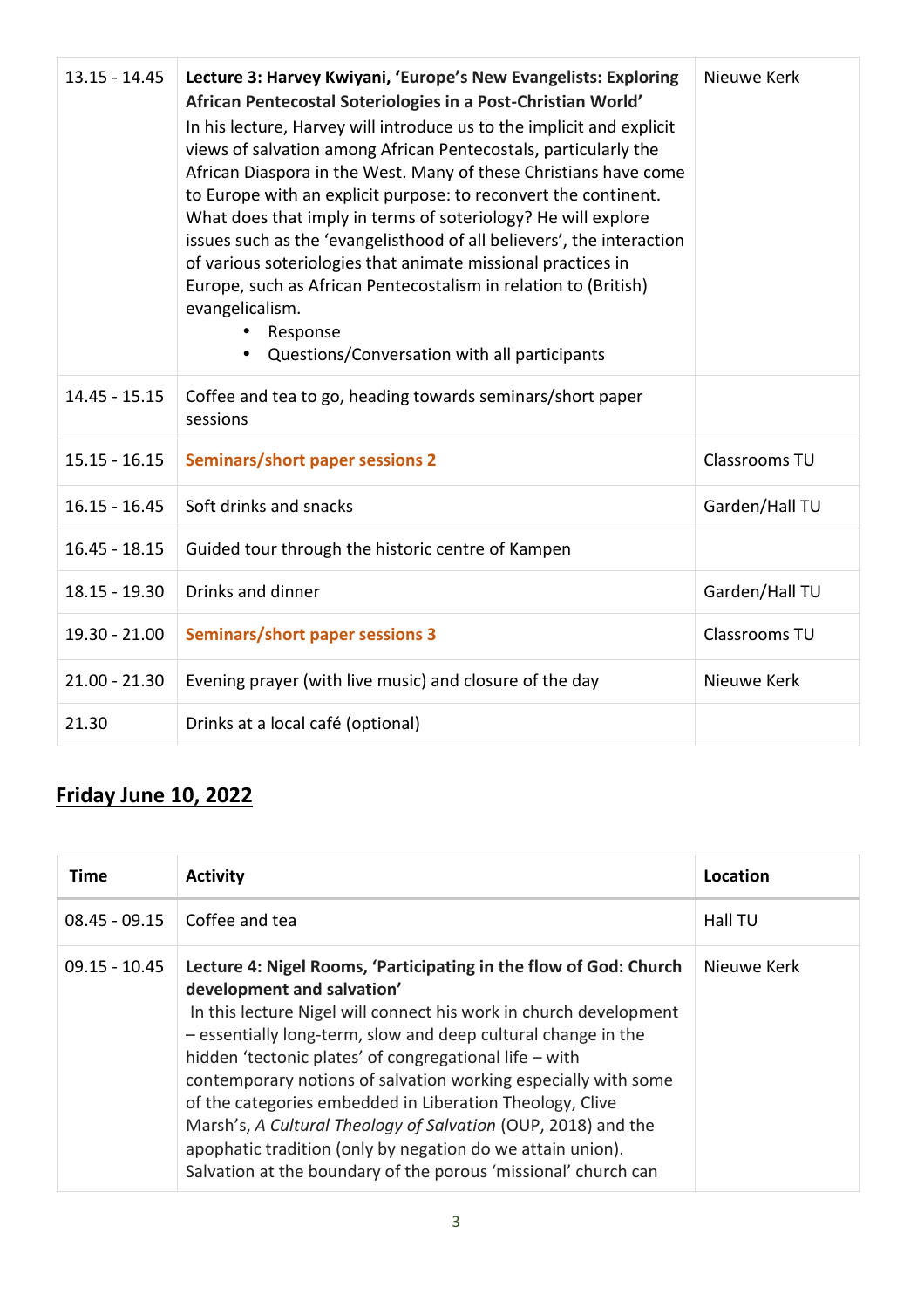|                 | take many and complex forms grounded in the mysterious here<br>and now of lived experience and spiritual practices in community<br>as well as the future promise of the reign of God arriving towards<br>us.<br>Response<br>٠<br>Questions/Conversation with all participants                                                                                                                                                                                                                                                                                                                                                                                                                                                                                                                                                        |                |
|-----------------|--------------------------------------------------------------------------------------------------------------------------------------------------------------------------------------------------------------------------------------------------------------------------------------------------------------------------------------------------------------------------------------------------------------------------------------------------------------------------------------------------------------------------------------------------------------------------------------------------------------------------------------------------------------------------------------------------------------------------------------------------------------------------------------------------------------------------------------|----------------|
| $10.45 - 11.15$ | Coffee and tea to go, heading towards seminars/short paper<br>sessions                                                                                                                                                                                                                                                                                                                                                                                                                                                                                                                                                                                                                                                                                                                                                               |                |
| $11.15 - 12.15$ | Seminars/short paper sessions 4                                                                                                                                                                                                                                                                                                                                                                                                                                                                                                                                                                                                                                                                                                                                                                                                      | Classrooms TU  |
| $12.15 - 13.15$ | Lunch                                                                                                                                                                                                                                                                                                                                                                                                                                                                                                                                                                                                                                                                                                                                                                                                                                | Garden/Hall TU |
| $13.15 - 14.45$ | Lecture 5: Christopher James, 'Salvation as Life Together:<br><b>Ecclesial Embodiments of the Good Life in North American</b><br>Cities'<br>Based on his ongoing research into North American city churches,<br>Christopher will discuss explicit and implicit views of salvation in<br>new church plants that focus on neighbourhoods. These so-called<br>'Neighborhood Incarnation churches' seem to have found a way<br>beyond worn-out dichotomies such as 'evangelical' vs 'liberal' by<br>adopting a praxis model of mission and embracing a specific<br>geographic territory as their 'parish'. Which operant soteriologies<br>are found in these churches and how does this help us to reflect<br>on missiology and practical theology in the West?<br>Response<br>Questions/Conversation with all participants<br>$\bullet$ | Nieuwe Kerk    |
| 14.45 - 15.15   | Coffee and tea break                                                                                                                                                                                                                                                                                                                                                                                                                                                                                                                                                                                                                                                                                                                                                                                                                 | Garden/Hall TU |
| $15.15 - 16.45$ | Lecture 6: Stefan Paas, 'The ministry of reconciliation: In Search<br>of a Post-Christendom Soteriology'<br>Building on recent research into fresh expressions of church and<br>'regular' church practices, and reflecting on previous lectures<br>during this conference, Stefan will present some building blocks<br>for a contemporary soteriology.<br>Response<br>Questions/Conversation with all participants<br>Closure of the conference                                                                                                                                                                                                                                                                                                                                                                                      | Nieuwe Kerk    |
| $16.45 - 17.30$ | Soft drinks and finger food                                                                                                                                                                                                                                                                                                                                                                                                                                                                                                                                                                                                                                                                                                                                                                                                          | Garden/Hall TU |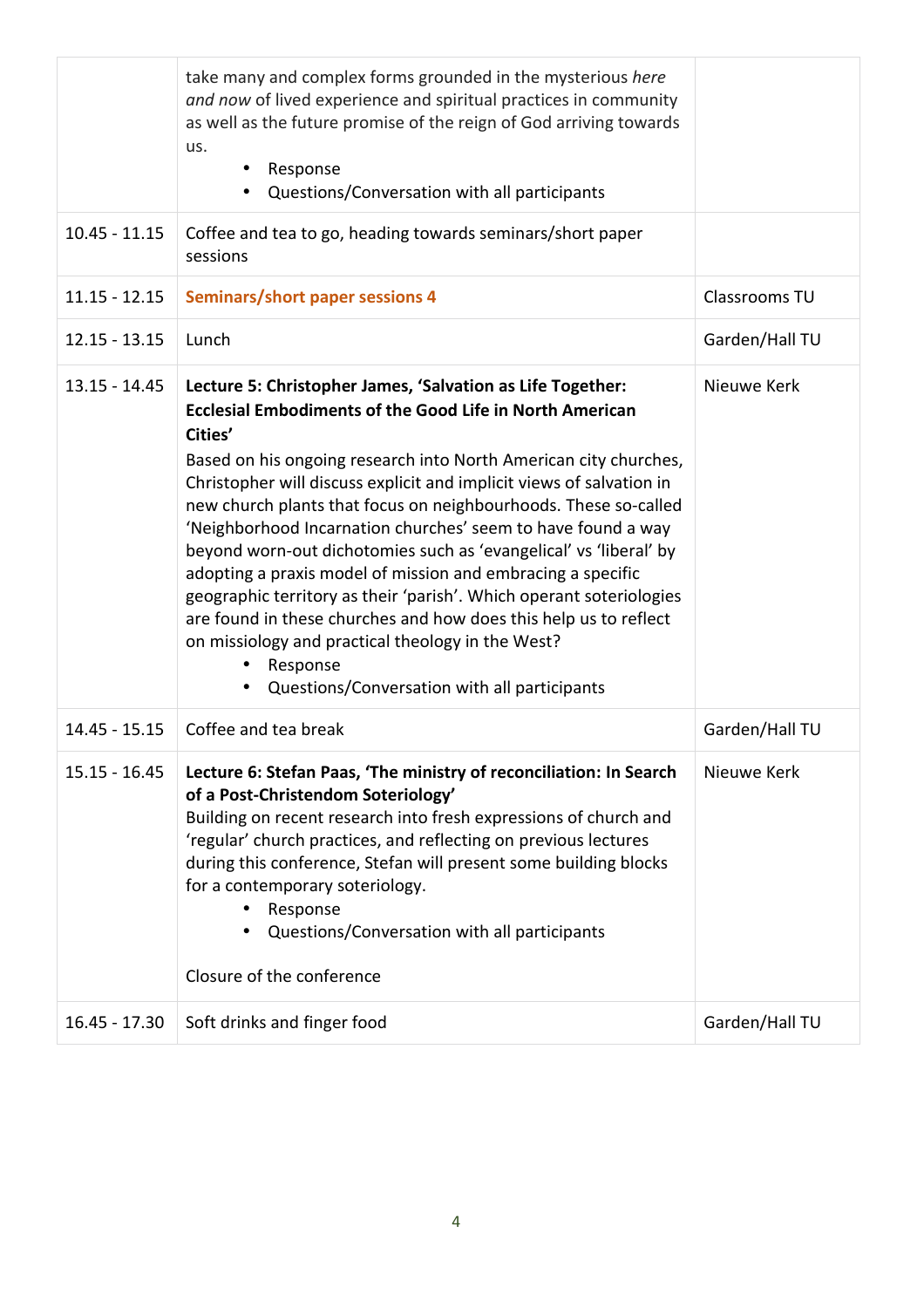**Dr James Butler** is a lecturer and assistant coordinator of the MA programme at the Church Mission Society, and a postdoctoral researcher at the University of Roehampton. He teaches and researches in the areas of mission, ecclesiology, and practical theology. He is currently working on research into lay pioneers and into the experience of 'faith learning' in churches. Recent publications: Butler, James, 'Prayer as a Research Practice?: What Corporate Practices of Prayer Disclose about Theological Action Research', *Ecclesial Practices*, 7.2 (2020); 'The "Long and Winding Road" of Faith: Learning about the Christian Life and Discipleship from Two Methodist Congregations', *Practical Theology*, 13.3 (2020), 277–89.

**Rev. Dr Christopher James** is associate professor of evangelism and missional Christianity at University of Dubuque Theological Seminary, where he teaches courses in church planting and theology & culture and directs the Master of Arts in Mission and Discipleship. He holds degrees from Wheaton College, Fuller Seminary and Boston University School of Theology. His book, *Church Planting in Post-Christian Soil: Theology and Practice* (Oxford University Press, 2018) has received several recognitions and been reviewed in a dozen academic journals. He is currently engaged in research of the ecclesial ecology in Dane County, Wisconsin, where James is a leader for two grant funded initiatives, Missio Madison and

Awaken Dane. In addition, he is conducting collaborative research on the development of 'city-gospel movements' in U.S. cities.

**Dr Harvey Kwiyani** is a Malawian mission-theologian currently teaching at Church Mission Society in Oxford, England. He is also the CEO of Global Connections, a network for evangelical mission in the UK. His research focuses on African Christians in Europe. He has authored several books including *Sent Forth: African Missionary Work in the West* (Orbis, 2014) and *Multicultural Kingdom: Ethnic Diversity, Mission and the Church*" (SCM, 2020).

**Prof. Clive Marsh** is Principal of the Queen's Foundation for Ecumenical Theological Education, Birmingham (UK). He is a lay person and an accredited preacher in the Methodist Church, was Vice-President of the British Methodist Conference 2019-20, and has been in theological education, in university and church settings, for over 35 years. He is from Liverpool and has since lived in London, Sheffield, Rotherham and Leicester, as well as spending valuable time as student and tutor in Germany, the US and Zimbabwe. He has published several books on Christology, and on theology's interaction with popular culture. His most recent works are *A Cultural Theology of Salvation* (OUP 2018), summarized in the booklet *What is Salvation For?* (Grove

2021) and, with Revd Dr Barbara Glasson, *So What's the Story? A Resource Book for Christian Reflection and Practice* (DLT 2019).